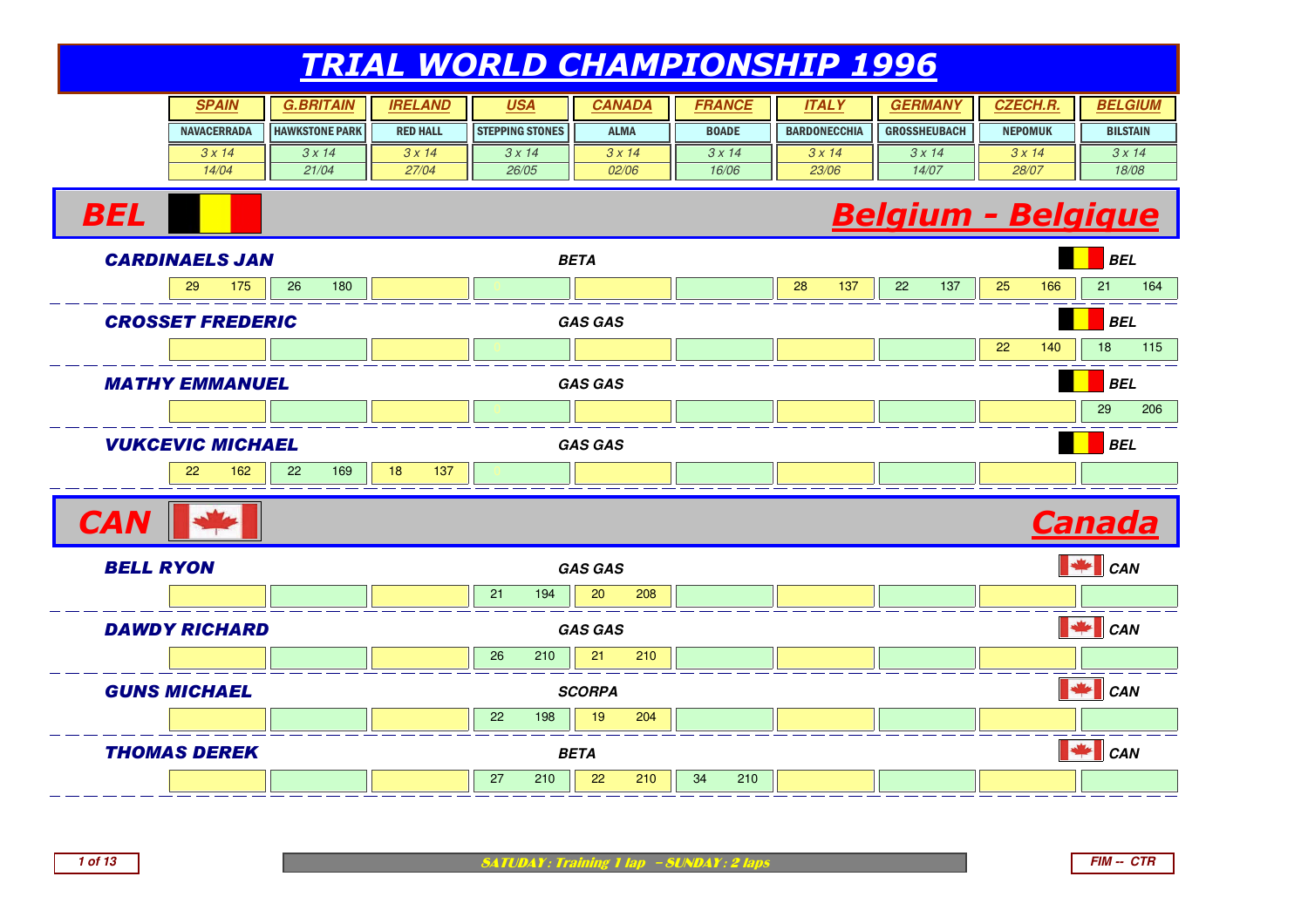| <b>SPAIN</b>       | G.BRITAIN             | <b>IRELAND</b>  | <u>USA</u>             | CANADA      | FRANCE       | ITAL Y              | <b>GERMAN</b>       | <b>CZECH.R.</b> | <b>BELGIUM</b>  |
|--------------------|-----------------------|-----------------|------------------------|-------------|--------------|---------------------|---------------------|-----------------|-----------------|
| <b>NAVACERRADA</b> | <b>HAWKSTONE PARK</b> | <b>RED HALL</b> | <b>STEPPING STONES</b> | <b>ALMA</b> | <b>BOADE</b> | <b>BARDONECCHIA</b> | <b>GROSSHEUBACH</b> | <b>NEPOMUK</b>  | <b>BILSTAIN</b> |
| 3x14               | 3 x 14                | 3x14            | 3x14                   | 3x14        | 3x14         | 3x14                | 3x14                | 3x14            | 3x14            |
| 14/04              | 21/04                 | 27/04           | 26/05                  | 02/06       | 16/06        | 23/06               | 14/07               | 28/07           | 18/08           |

#### Czech.Rep. - Rep.Tcheque



**CZE**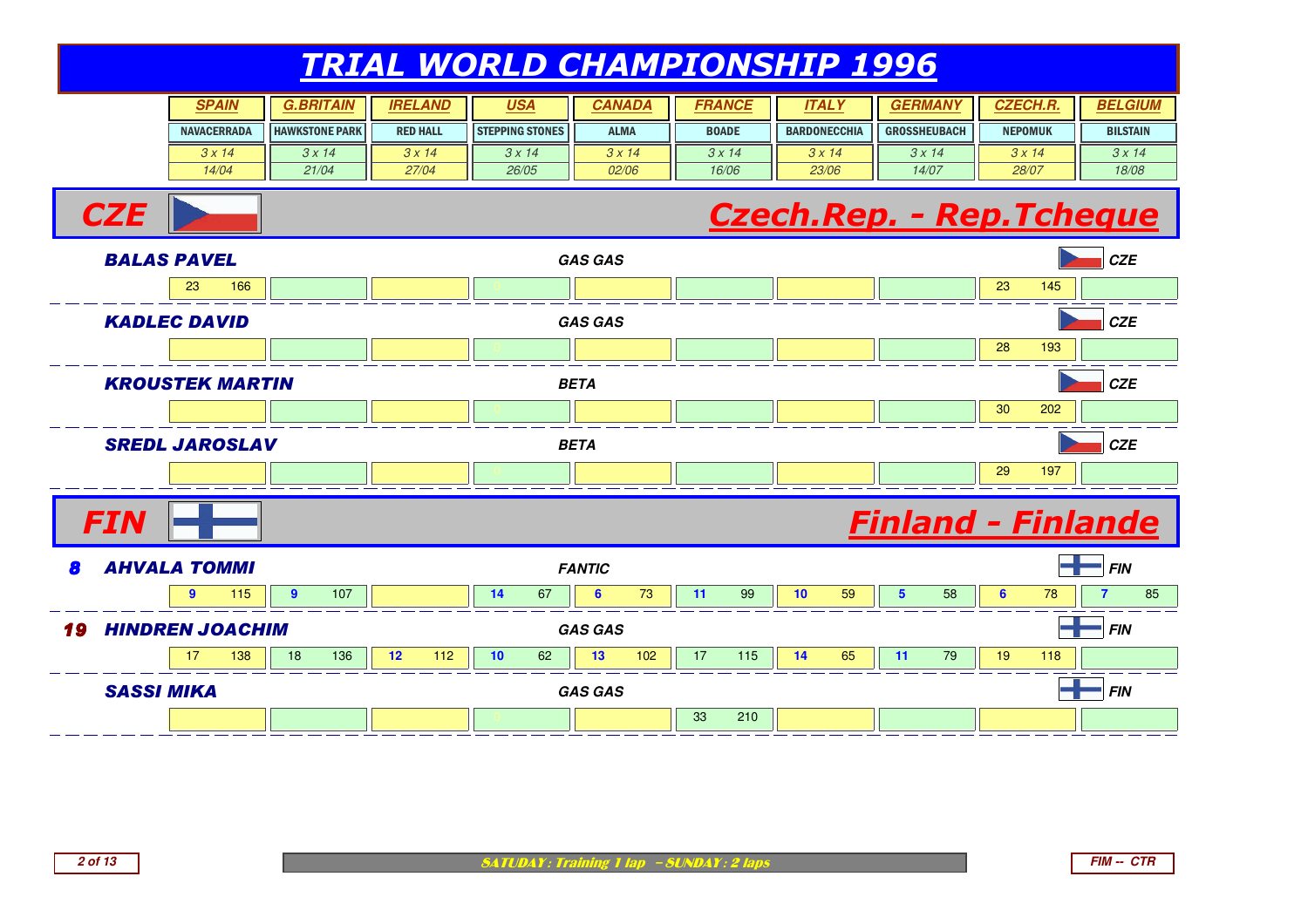|   |                        |                    | <b>SPAIN</b> |                       | <b>G.BRITAIN</b> |    | <b>IRELAND</b>  |                 | <b>USA</b>             |             | <b>CANADA</b>  |    |    | <b>FRANCE</b> |                | <b>ITALY</b>        |                | <b>GERMANY</b>      |   | <b>CZECH.R.</b> |               | <b>BELGIUM</b>  |
|---|------------------------|--------------------|--------------|-----------------------|------------------|----|-----------------|-----------------|------------------------|-------------|----------------|----|----|---------------|----------------|---------------------|----------------|---------------------|---|-----------------|---------------|-----------------|
|   |                        | <b>NAVACERRADA</b> |              | <b>HAWKSTONE PARK</b> |                  |    | <b>RED HALL</b> |                 | <b>STEPPING STONES</b> |             | <b>ALMA</b>    |    |    | <b>BOADE</b>  |                | <b>BARDONECCHIA</b> |                | <b>GROSSHEUBACH</b> |   | <b>NEPOMUK</b>  |               | <b>BILSTAIN</b> |
|   |                        |                    | 3x14         |                       | 3x14             |    | 3x14            |                 | 3x14                   |             | 3x14           |    |    | 3x14          |                | 3x14                |                | 3x14                |   | 3x14            |               | 3x14            |
|   |                        |                    | 14/04        |                       | 21/04            |    | 27/04           |                 | 26/05                  |             | 02/06          |    |    | 16/06         |                | 23/06               |                | 14/07               |   | 28/07           |               | 18/08           |
|   | <b>FRA</b>             |                    |              |                       |                  |    |                 |                 |                        |             |                |    |    |               |                |                     |                |                     |   |                 | <b>France</b> |                 |
| 5 | <b>CAMOZZI BRUNO</b>   |                    |              |                       |                  |    |                 |                 |                        |             | <b>GAS GAS</b> |    |    |               |                |                     |                |                     |   |                 | <b>FRA</b>    |                 |
|   |                        | 6                  | 99           | $\mathbf{3}$          | 92               | 10 | 110             | $5\phantom{.0}$ | 49                     |             | 4              | 59 | 4  | 71            | $\overline{9}$ | 55                  | $\overline{7}$ | 73                  | 8 | 80              | 14            | 106             |
|   | <b>CHABOUD MIGAEL</b>  |                    |              |                       |                  |    |                 |                 |                        |             | <b>GAS GAS</b> |    |    |               |                |                     |                |                     |   |                 | <b>FRA</b>    |                 |
|   |                        |                    |              |                       |                  |    |                 |                 |                        |             |                |    | 30 | 199           |                |                     |                |                     |   |                 |               |                 |
|   | <b>EYRIES GREGORY</b>  |                    | <b>BETA</b>  |                       |                  |    |                 |                 |                        |             |                |    |    | <b>FRA</b>    |                |                     |                |                     |   |                 |               |                 |
|   |                        |                    |              |                       |                  |    |                 |                 |                        |             |                |    | 24 | 175           |                |                     |                |                     |   |                 | 27            | 192             |
|   | <b>GAU MICHEL</b>      |                    |              | <b>SCORPA</b>         |                  |    |                 |                 |                        |             |                |    |    | <b>FRA</b>    |                |                     |                |                     |   |                 |               |                 |
|   |                        | 28                 | 174          |                       |                  |    |                 |                 |                        |             |                |    | 28 | 187           |                |                     |                |                     |   |                 |               |                 |
|   | <b>GUITTON LOÏC</b>    |                    |              |                       |                  |    |                 |                 |                        |             | <b>GAS GAS</b> |    |    |               |                |                     |                |                     |   |                 | <b>FRA</b>    |                 |
|   |                        |                    |              |                       |                  |    |                 |                 |                        |             |                |    |    |               | 36             | 177                 |                |                     |   |                 | 26            | 192             |
|   | <b>HAMANN FABIEN</b>   |                    |              |                       |                  |    |                 |                 |                        |             | <b>GAS GAS</b> |    |    |               |                |                     |                |                     |   |                 | <b>FRA</b>    |                 |
|   |                        |                    |              |                       |                  |    |                 |                 |                        |             |                |    | 31 | 208           |                |                     |                |                     |   |                 |               |                 |
|   | <b>NICTOU JEAN LUC</b> |                    |              |                       |                  |    |                 |                 |                        | <b>BETA</b> |                |    |    |               |                |                     |                |                     |   |                 | <b>FRA</b>    |                 |
|   |                        | 21                 | 155          | 21                    | 162              | 20 | 147             |                 |                        |             |                |    |    |               |                |                     |                |                     |   |                 |               |                 |

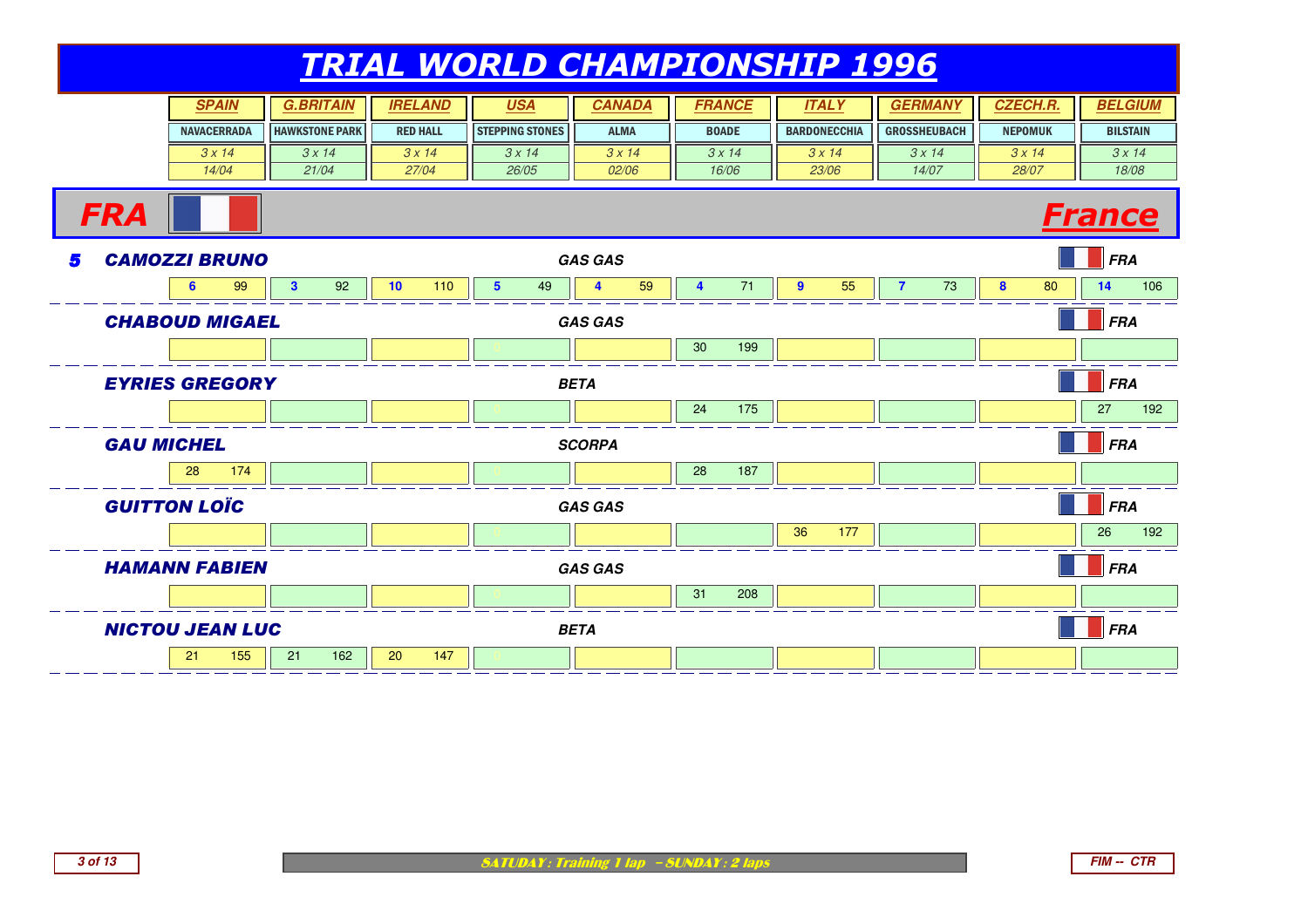| <b>SPAIN</b>       | <b>BRITAIN</b>        | <b>IRELAND</b>  | <u>USA</u>             | CANADA       | <i><b>FRANCE</b></i> | ITAL Y              | <b>GERMAN</b>       | <b>CZECH.R.</b> | <b>BELGIUM</b>  |
|--------------------|-----------------------|-----------------|------------------------|--------------|----------------------|---------------------|---------------------|-----------------|-----------------|
| <b>NAVACERRADA</b> | <b>HAWKSTONE PARK</b> | <b>RED HALL</b> | <b>STEPPING STONES</b> | <b>ALMA</b>  | <b>BOADE</b>         | <b>BARDONECCHIA</b> | <b>GROSSHEUBACH</b> | <b>NEPOMUK</b>  | <b>BILSTAIN</b> |
| 3x14               | 3x14                  | 3x14            | 3 x 14                 | 3x14         | 3x14                 | 3x14                | 3x14                | $3 \times 14$   | 3x14            |
| 14/04              | 21/04                 | 27/04           | 26/05                  | <i>02/06</i> | 16/06                | 23/06               | 14/07               | 28/07           | 18/08           |

#### Germany - Allemagne



**GER**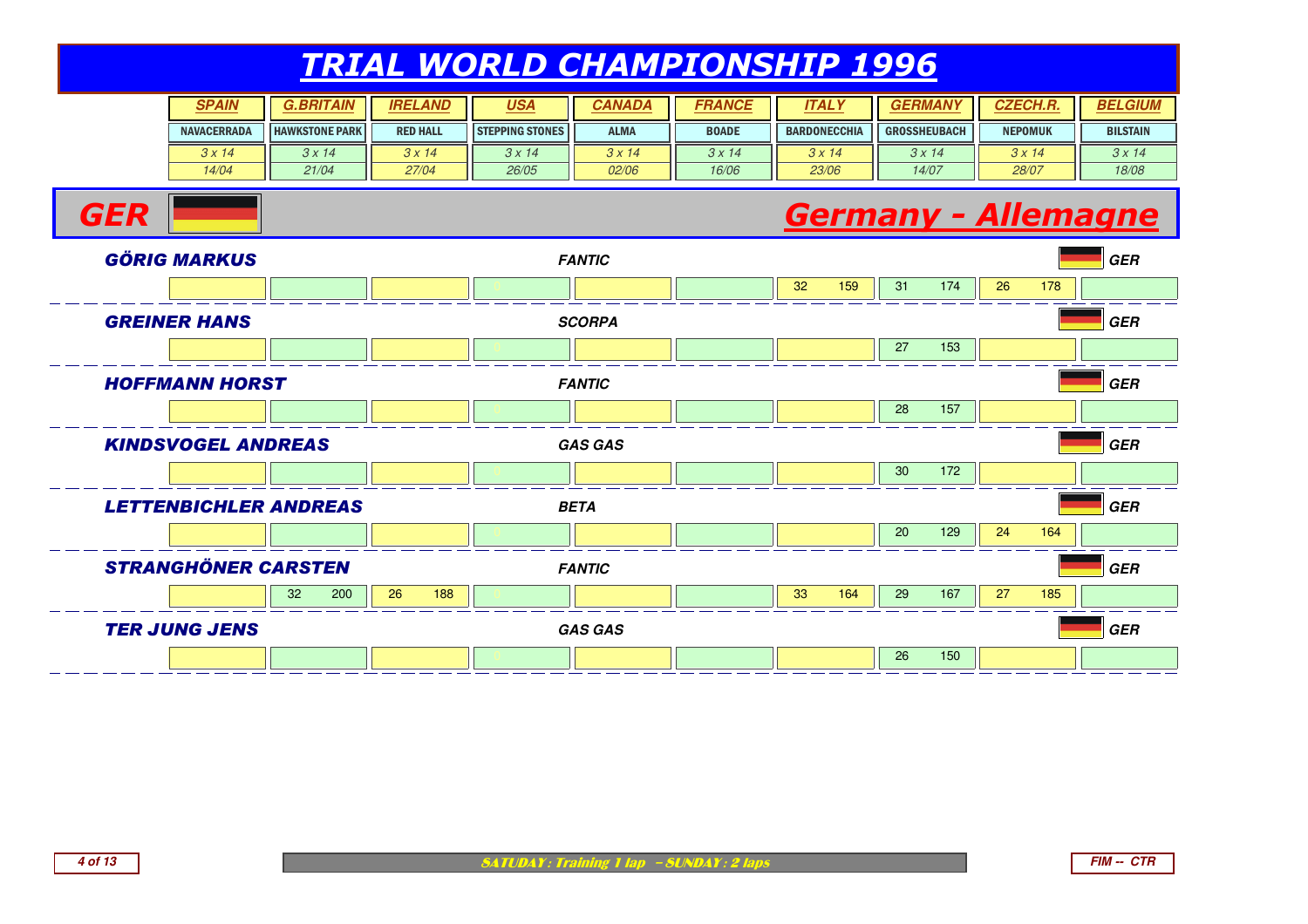| <b>SPAIN</b>       | <b>.BRITAIN</b>       | <b>IRELAND</b>  | <u>USA</u>             | <b>CANADA</b> | FRANCE        | ITAL'               | GERMAN              | <b>CZECH.R.</b> | <b>BELGIUM</b>  |
|--------------------|-----------------------|-----------------|------------------------|---------------|---------------|---------------------|---------------------|-----------------|-----------------|
| <b>NAVACERRADA</b> | <b>HAWKSTONE PARK</b> | <b>RED HALL</b> | <b>STEPPING STONES</b> | <b>ALMA</b>   | <b>BOADE</b>  | <b>BARDONECCHIA</b> | <b>GROSSHEUBACH</b> | <b>NEPOMUK</b>  | <b>BILSTAIN</b> |
| 3x14               | 3x14                  | 3x14            | 3 x 14                 | 3x14          | $3 \times 14$ | 3 x 14              | 3x14                | $3 \times 14$   | 3x14            |
| 14/04              | 21/04                 | 27/04           | 26/05                  | 02/06         | 16/06         | 23/06               | 14/07               | 28/07           | 18/08           |

# **Great Britain - Grande Bretagne**



**5 of 13**

 $GBR \geq$ 

**SATUDAY: Training 1 lap - SUNDAY: 2 laps**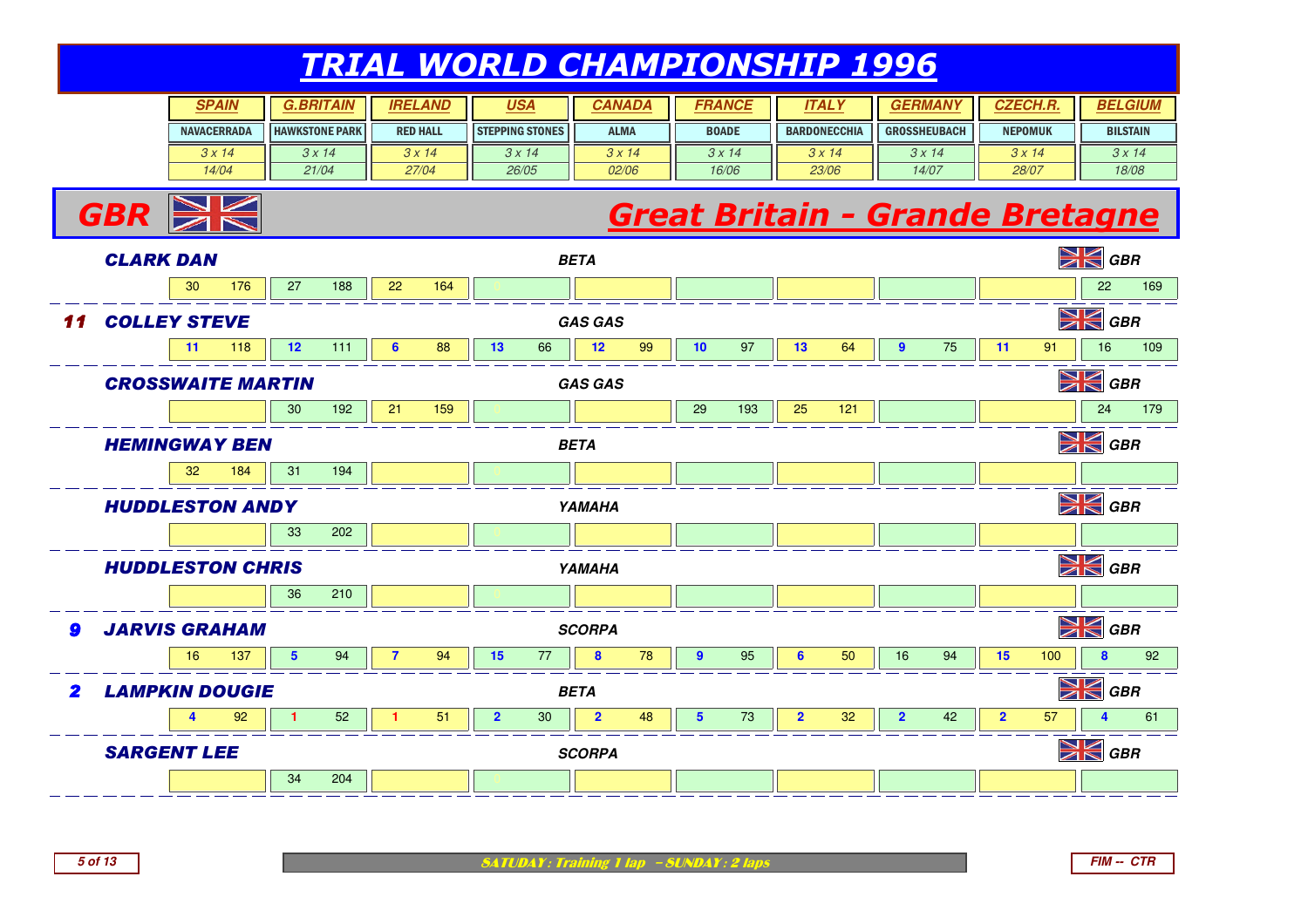| <b>SPAIN</b>       | G.BRITAIN             | <b>IRELAND</b>  | <u>USA</u>             | CANADA        | <b>FRANCE</b> | ITAL Y              | <b>GERMAI</b>       | <i><b>CZECH.R.</b></i> | <b>BELGIUM</b>  |
|--------------------|-----------------------|-----------------|------------------------|---------------|---------------|---------------------|---------------------|------------------------|-----------------|
| <b>NAVACERRADA</b> | <b>HAWKSTONE PARK</b> | <b>RED HALL</b> | <b>STEPPING STONES</b> | <b>ALMA</b>   | <b>BOADE</b>  | <b>BARDONECCHIA</b> | <b>GROSSHEUBACH</b> | <b>NEPOMUK</b>         | <b>BILSTAIN</b> |
| 3x14               | 3x14                  | 3x14            | 3 x 14                 | $3 \times 14$ | 3x14          | 3x14                | 3x14                | 3 x 14                 | 3x14            |
| 14/04              | 21/04                 | 27/04           | 26/05                  | <i>02/06</i>  | 16/06         | 23/06               | 14/07               | 28/07                  | 18/08           |

#### Ireland - Irlande



IRL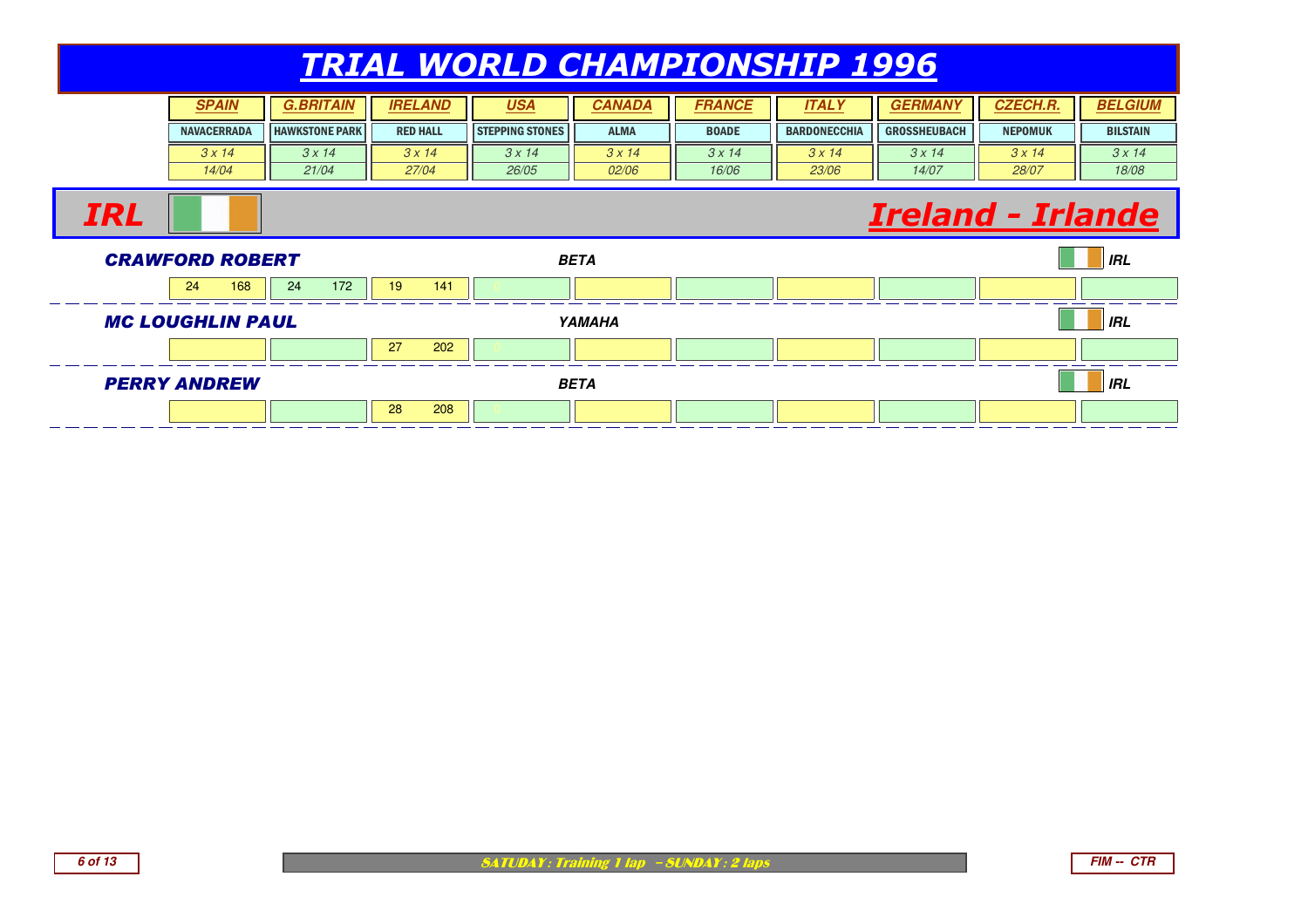| SPAIN              | <b>BRITAIN</b>        | <b>IRELAND</b>  | <u>USA</u>             | CANADA       | <i><b>FRANCE</b></i> | <b>ITAL</b>         |                     | <i><b>CZECH.R</b></i> | <b>BELGIUM</b>  |
|--------------------|-----------------------|-----------------|------------------------|--------------|----------------------|---------------------|---------------------|-----------------------|-----------------|
| <b>NAVACERRADA</b> | <b>HAWKSTONE PARK</b> | <b>RED HALL</b> | <b>STEPPING STONES</b> | <b>ALMA</b>  | <b>BOADE</b>         | <b>BARDONECCHIA</b> | <b>GROSSHEUBACH</b> | <b>NEPOMUK</b>        | <b>BILSTAIN</b> |
| 3 x 14             | $3 \times 14$         | 3x14            | $3 \times 14$          | 3x14         | 3 x 14               | $3 \times 14$       | 3 x 14              | 3 x 14                | 3x14            |
| 14/04              | 21/04                 | 27/04           | 26/05                  | <i>02/06</i> | 16/06                | 23/06               | 14/07               | 28/07                 | 18/08           |



MARENGHI DAVIDE **BETA ITA** <sup>0</sup> <sup>0</sup> <sup>0</sup> <sup>0</sup> <sup>0</sup> <sup>39</sup> <sup>186</sup> <sup>0</sup> <sup>0</sup> <sup>0</sup> MAZZOCCHIN ANDREA **GAS GAS ITA** 311 182 | 29 190 | 25 187 | 0 | | | 30 144 | 33 177 || | 28 194

SATUDAY: Training 1 lap - SUNDAY: 2 laps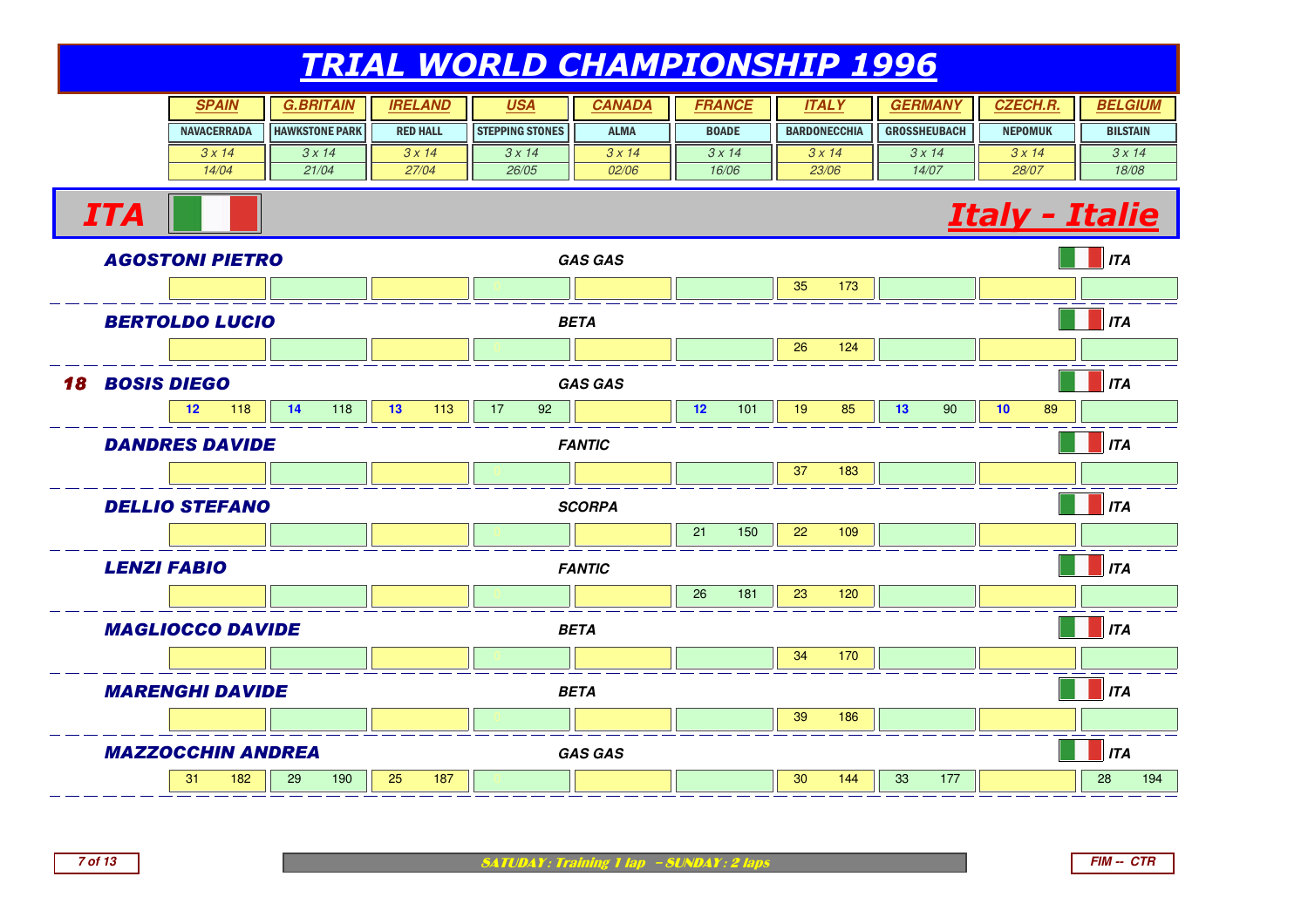|    |                               |                    | <b>SPAIN</b> |                 | <b>G.BRITAIN</b>      |   | <b>IRELAND</b>  |             | <b>USA</b>             | <b>CANADA</b>  |       |    | <b>FRANCE</b> |    | <b>ITALY</b>        |                 | <b>GERMANY</b>      |                 | <b>CZECH.R.</b> |                 | <b>BELGIUM</b> |
|----|-------------------------------|--------------------|--------------|-----------------|-----------------------|---|-----------------|-------------|------------------------|----------------|-------|----|---------------|----|---------------------|-----------------|---------------------|-----------------|-----------------|-----------------|----------------|
|    |                               | <b>NAVACERRADA</b> |              |                 | <b>HAWKSTONE PARK</b> |   | <b>RED HALL</b> |             | <b>STEPPING STONES</b> | <b>ALMA</b>    |       |    | <b>BOADE</b>  |    | <b>BARDONECCHIA</b> |                 | <b>GROSSHEUBACH</b> |                 | <b>NEPOMUK</b>  | <b>BILSTAIN</b> |                |
|    |                               |                    | 3x14         |                 | 3x14                  |   | 3x14            |             | 3x14                   | 3x14           |       |    | 3x14          |    | 3x14                |                 | 3x14                |                 | 3x14            |                 | 3x14           |
|    |                               |                    | 14/04        |                 | 21/04                 |   | 27/04           |             | 26/05                  |                | 02/06 |    | 16/06         |    | 23/06               |                 | 14/07               |                 | 28/07           |                 | 18/08          |
| 13 | <b>MIGLIO DONATO</b>          |                    |              |                 |                       |   |                 |             |                        | <b>BETA</b>    |       |    |               |    |                     |                 |                     |                 |                 | ITA             |                |
|    |                               | 13 <sup>°</sup>    | 128          | 17              | 134                   | 8 | 101             | 12          | 65                     | 14             | 109   |    | 87            | 18 | 84                  | 12 <sup>2</sup> | 85                  | 17              | 113             | 5               | 70             |
|    | <b>MONATERI MARCO</b>         |                    |              |                 |                       |   |                 |             |                        | <b>FANTIC</b>  |       |    |               |    |                     |                 |                     |                 |                 | ITA             |                |
|    |                               |                    |              |                 |                       |   |                 |             |                        |                |       | 32 | 208           | 38 | 184                 |                 |                     |                 |                 |                 |                |
|    | <b>RE DELLE GANDINE DARIO</b> |                    |              |                 |                       |   |                 | <b>BETA</b> |                        |                |       |    |               |    |                     |                 |                     | $\parallel$ ITA |                 |                 |                |
|    |                               | 33                 | 186          | 20 <sub>l</sub> | 151                   |   |                 |             |                        |                |       |    |               | 29 | 137                 |                 |                     |                 |                 |                 |                |
|    | <b>SEMBENINI PIERO</b>        |                    |              |                 |                       |   |                 |             |                        | <b>GAS GAS</b> |       |    |               |    |                     |                 |                     |                 |                 | <b>ITA</b>      |                |
|    |                               | 18                 | 140          | 25              | 178                   |   |                 |             |                        |                |       |    |               | 21 | 106                 | 21              | 131                 | 20              | 127             | 19              | 140            |
|    | <b>VEZZANI ROBERTO</b>        |                    |              |                 |                       |   |                 |             |                        | <b>GAS GAS</b> |       |    |               |    |                     |                 |                     |                 |                 | $\parallel$ ITA |                |
|    |                               |                    |              |                 |                       |   |                 |             |                        |                |       |    |               | 31 | 156                 |                 |                     |                 |                 |                 |                |

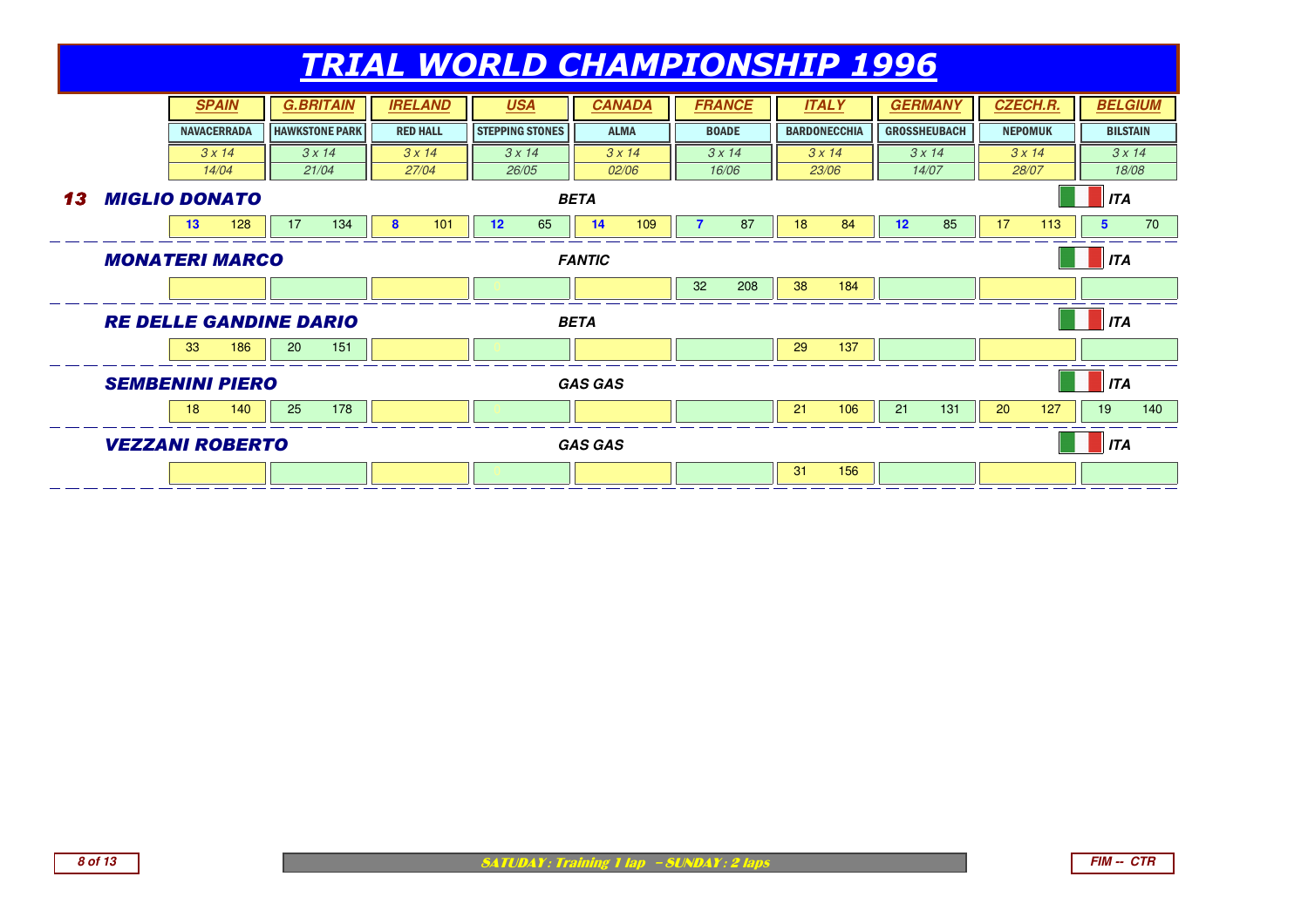|    |                                                                                                                                                                                                                                                                                                                                                                                                                                                                                                                                                           |    | <b>SPAIN</b>       |   | <b>G.BRITAIN</b>      |                | <b>IRELAND</b>  | <b>USA</b>             |       |               | <b>CANADA</b> |    | <b>FRANCE</b> |    | <b>ITALY</b>        |            | <b>GERMANY</b>      |    | <b>CZECH.R.</b> |                | <b>BELGIUM</b>  |
|----|-----------------------------------------------------------------------------------------------------------------------------------------------------------------------------------------------------------------------------------------------------------------------------------------------------------------------------------------------------------------------------------------------------------------------------------------------------------------------------------------------------------------------------------------------------------|----|--------------------|---|-----------------------|----------------|-----------------|------------------------|-------|---------------|---------------|----|---------------|----|---------------------|------------|---------------------|----|-----------------|----------------|-----------------|
|    |                                                                                                                                                                                                                                                                                                                                                                                                                                                                                                                                                           |    | <b>NAVACERRADA</b> |   | <b>HAWKSTONE PARK</b> |                | <b>RED HALL</b> | <b>STEPPING STONES</b> |       |               | <b>ALMA</b>   |    | <b>BOADE</b>  |    | <b>BARDONECCHIA</b> |            | <b>GROSSHEUBACH</b> |    | <b>NEPOMUK</b>  |                | <b>BILSTAIN</b> |
|    |                                                                                                                                                                                                                                                                                                                                                                                                                                                                                                                                                           |    | 3x14               |   | 3x14                  |                | 3x14            | 3x14                   |       |               | 3x14          |    | 3x14          |    | 3x14                |            | 3x14                |    | 3x14            |                | 3x14            |
|    |                                                                                                                                                                                                                                                                                                                                                                                                                                                                                                                                                           |    | 14/04              |   | 21/04                 |                | 27/04           |                        | 26/05 |               | 02/06         |    | 16/06         |    | 23/06               |            | 14/07               |    | 28/07           |                | 18/08           |
|    |                                                                                                                                                                                                                                                                                                                                                                                                                                                                                                                                                           |    |                    |   |                       |                |                 |                        |       |               |               |    |               |    |                     |            |                     |    |                 |                |                 |
| 7  |                                                                                                                                                                                                                                                                                                                                                                                                                                                                                                                                                           |    |                    |   |                       |                |                 |                        |       |               |               |    |               |    |                     |            |                     |    |                 | <b>JPN</b>     |                 |
|    |                                                                                                                                                                                                                                                                                                                                                                                                                                                                                                                                                           | 19 | 144                | 6 | 95                    | $\overline{9}$ | 104             | $\overline{4}$         | 45    | 10            | 95            | 8  | 88            | 11 | 60                  | 8          | 74                  | 13 | 95              | 9              | 97              |
| 4  | <b>JPN</b><br>Japan - Japon<br><b>FUJINAMI TAKAHISA</b><br><b>HONDA</b><br><b>KUROYAMA KENICHI</b><br><b>BETA</b><br>100<br>$5\phantom{1}$<br>80<br>57<br>$\overline{7}$<br>75<br>$\overline{2}$<br>59<br>39<br>51<br>5<br>98<br>$\overline{7}$<br>$\overline{9}$<br>$\mathbf{3}$<br>$\overline{\mathbf{4}}$<br>$5\phantom{.0}$<br>76<br><b>MITANI HIDEAKI</b><br><b>HONDA</b><br>147<br>20<br>148<br>25<br><b>NARITA TAKUMI</b><br><b>BETA</b><br>75<br>10<br>108<br>113<br>16<br>77<br>16<br>115<br>15<br>105<br>16<br>78<br>10<br>113<br>14<br>16<br>8 |    |                    |   |                       |                |                 |                        |       |               |               |    |               |    |                     | <b>JPN</b> |                     |    |                 |                |                 |
|    |                                                                                                                                                                                                                                                                                                                                                                                                                                                                                                                                                           |    |                    |   |                       |                |                 |                        |       |               |               |    |               |    |                     |            |                     |    |                 | $\overline{2}$ | 55              |
|    | 102<br><b>OGAWA TOMOYUKI</b><br><b>BETA</b><br>57<br>15<br>130<br>151<br>15<br>119<br>111<br>8<br>114<br>18<br>14<br>92<br>18<br>115<br>20<br>11<br>48<br>4<br><b>NED</b><br><b>Netherlands - Pays-Bas</b>                                                                                                                                                                                                                                                                                                                                                |    |                    |   |                       |                |                 |                        |       |               |               |    |               |    |                     | <b>JPN</b> |                     |    |                 |                |                 |
|    |                                                                                                                                                                                                                                                                                                                                                                                                                                                                                                                                                           |    |                    |   |                       |                |                 |                        |       |               |               |    |               |    |                     |            |                     |    |                 |                |                 |
| 17 |                                                                                                                                                                                                                                                                                                                                                                                                                                                                                                                                                           |    |                    |   |                       |                |                 |                        |       |               |               |    |               |    |                     | <b>JPN</b> |                     |    |                 |                |                 |
|    |                                                                                                                                                                                                                                                                                                                                                                                                                                                                                                                                                           |    |                    |   |                       |                |                 |                        |       |               |               |    |               |    |                     | 17         | 110                 |    |                 |                |                 |
| 15 |                                                                                                                                                                                                                                                                                                                                                                                                                                                                                                                                                           |    |                    |   |                       |                |                 |                        |       |               |               |    |               |    |                     | <b>JPN</b> |                     |    |                 |                |                 |
|    |                                                                                                                                                                                                                                                                                                                                                                                                                                                                                                                                                           |    |                    |   |                       |                |                 |                        |       |               |               |    |               |    |                     |            |                     |    |                 | 13             | 105             |
|    |                                                                                                                                                                                                                                                                                                                                                                                                                                                                                                                                                           |    |                    |   |                       |                |                 |                        |       |               |               |    |               |    |                     |            |                     |    |                 |                |                 |
|    |                                                                                                                                                                                                                                                                                                                                                                                                                                                                                                                                                           |    |                    |   |                       |                |                 |                        |       |               |               |    |               |    |                     |            |                     |    |                 |                |                 |
|    | <b>CEPICKA JAN</b>                                                                                                                                                                                                                                                                                                                                                                                                                                                                                                                                        |    |                    |   |                       |                |                 |                        |       | <b>SCORPA</b> |               |    |               |    |                     |            |                     |    |                 | <b>NED</b>     |                 |
|    |                                                                                                                                                                                                                                                                                                                                                                                                                                                                                                                                                           |    |                    |   |                       |                |                 |                        |       |               |               |    |               |    |                     | 34         | 206                 |    |                 | 30             | 210             |
|    | <b>VAN DEN BROEK ALEX</b>                                                                                                                                                                                                                                                                                                                                                                                                                                                                                                                                 |    |                    |   |                       |                |                 |                        |       | <b>SCORPA</b> |               |    |               |    |                     |            |                     |    |                 | <b>NED</b>     |                 |
|    |                                                                                                                                                                                                                                                                                                                                                                                                                                                                                                                                                           | 25 | 169                |   |                       |                |                 |                        |       |               |               | 25 | 180           |    |                     | 32         | 175                 |    |                 | 25             | 190             |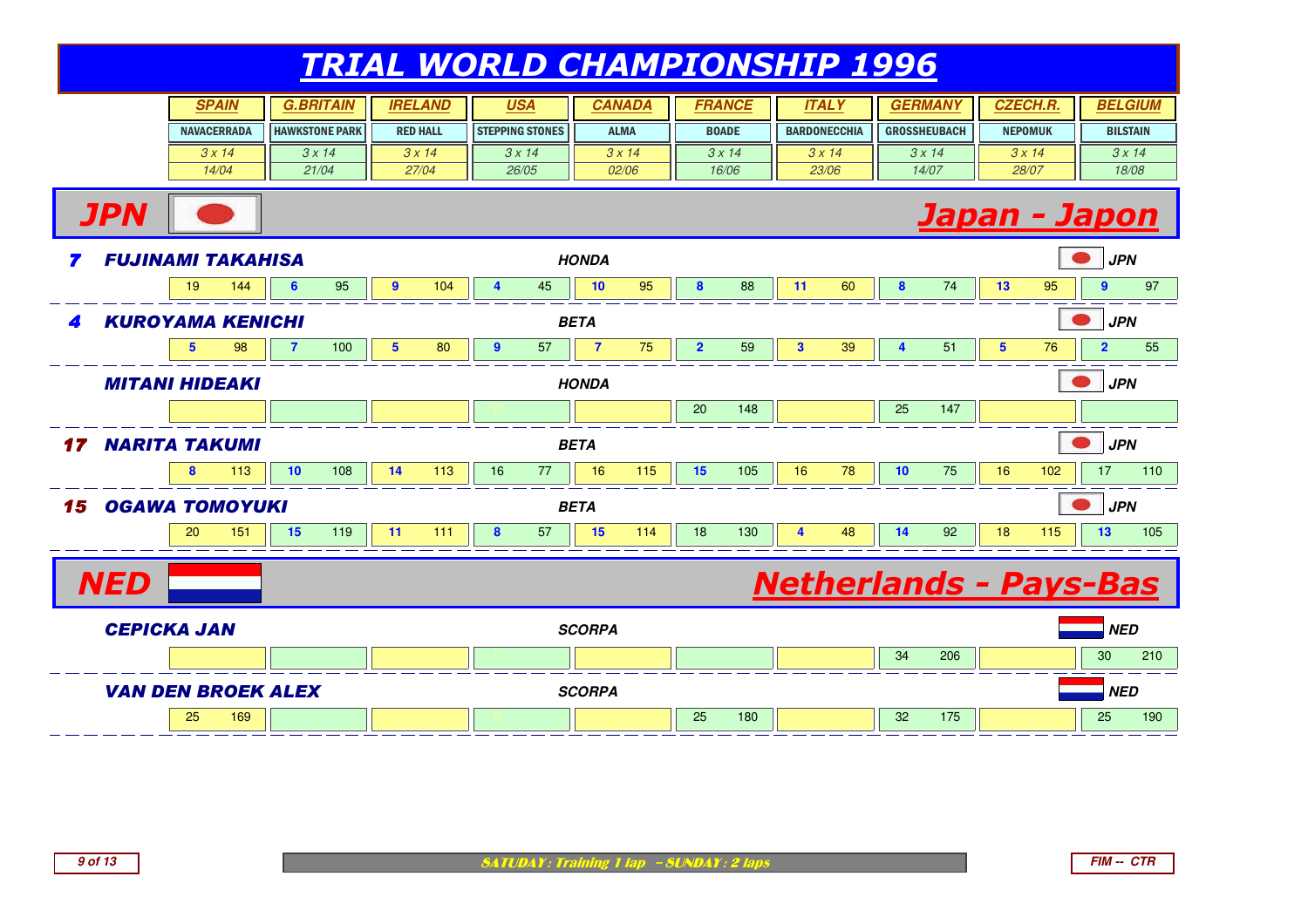| <b>SPAIN</b>       | .BRIT                 | <b>IRELAND</b>  | <u>USA</u>             | CANADA        | FRANCE       | <b>ITALY</b>        | <b>GERMA<sub>I</sub></b> | <b>CZECH.R.</b> | <b>BELGIUM</b>  |
|--------------------|-----------------------|-----------------|------------------------|---------------|--------------|---------------------|--------------------------|-----------------|-----------------|
| <b>NAVACERRADA</b> | <b>HAWKSTONE PARK</b> | <b>RED HALL</b> | <b>STEPPING STONES</b> | <b>ALMA</b>   | <b>BOADE</b> | <b>BARDONECCHIA</b> | <b>GROSSHEUBACH</b>      | <b>NEPOMUK</b>  | <b>BILSTAIN</b> |
| $3 \times 14$      | 3x14                  | 3 x 14          | 3 x 14                 | $3 \times 14$ | 3 x 14       | 3x14                | 3 x 14                   | 3 x 14          | 3x14            |
| 14/04              | 21/04                 | 27/04           | 26/05                  | 02/06         | 16/06        | 23/06               | 14/07                    | 28/07           | 18/08           |

#### Poland - Pologne





**POL**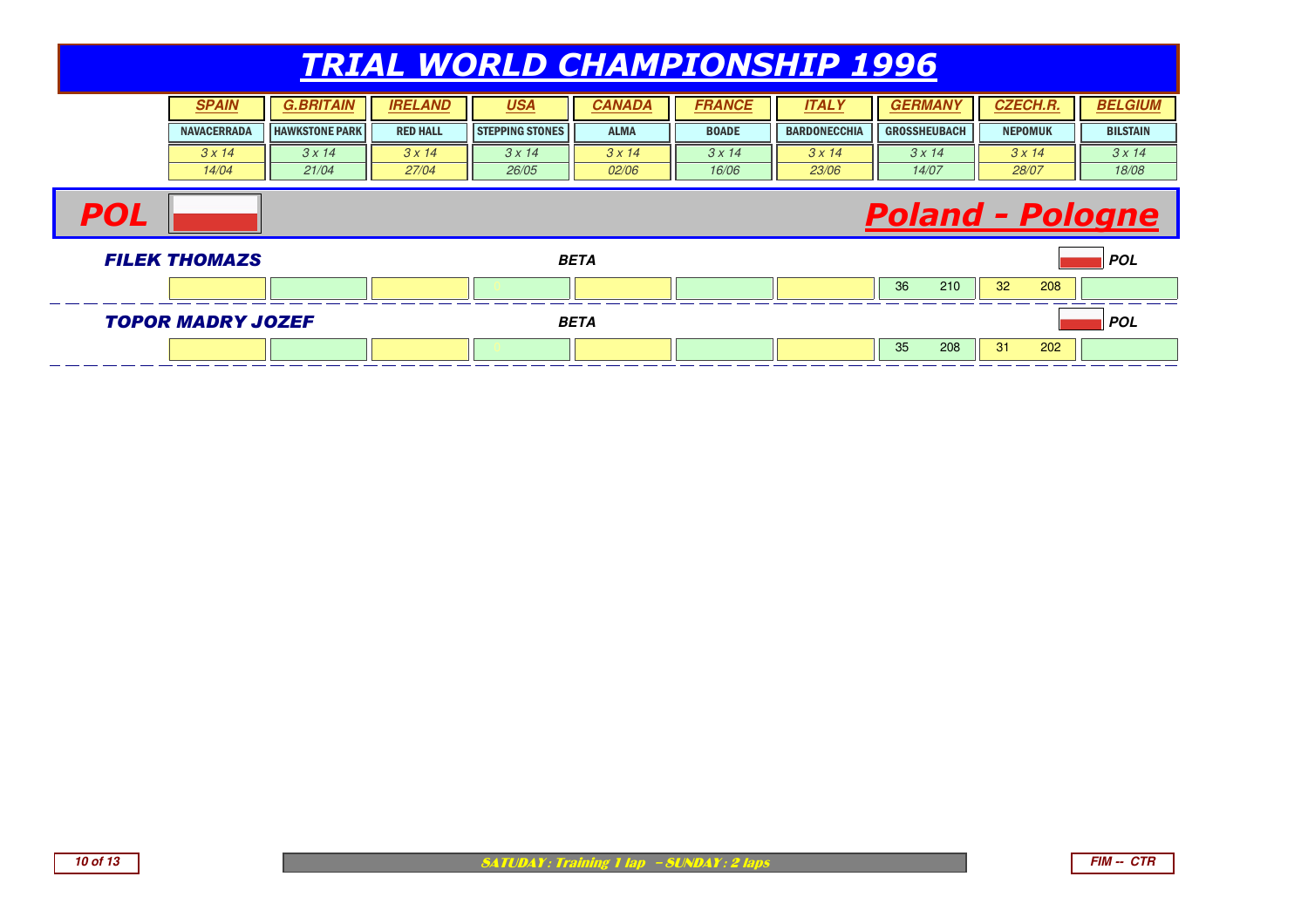| <b>SPAIN</b>       | <b>G.BRITAIN</b>      | <b>IRELAND</b>  | <u>USA</u>             | CANADA       | FRANCE       | <b>ITAL</b>         | <b>GERMA</b>        | <b>CZECH.R.</b> | <b>BELGIUM</b>  |
|--------------------|-----------------------|-----------------|------------------------|--------------|--------------|---------------------|---------------------|-----------------|-----------------|
| <b>NAVACERRADA</b> | <b>HAWKSTONE PARK</b> | <b>RED HALL</b> | <b>STEPPING STONES</b> | <b>ALMA</b>  | <b>BOADE</b> | <b>BARDONECCHIA</b> | <b>GROSSHEUBACH</b> | <b>NEPOMUK</b>  | <b>BILSTAIN</b> |
| 3 x 14             | 3 x 14                | 3 x 14          | $3 \times 14$          | 3x14         | 3 x 14       | $3 \times 14$       | 3x14                | $3 \times 14$   | 3x14            |
| 14/04              | 21/04                 | 27/04           | 26/05                  | <i>02/06</i> | 16/06        | 23/06               | 14/07               | 28/07           | 18/08           |



**SPA** 

**SATUDAY: Training 1 lap - SUNDAY: 2 laps**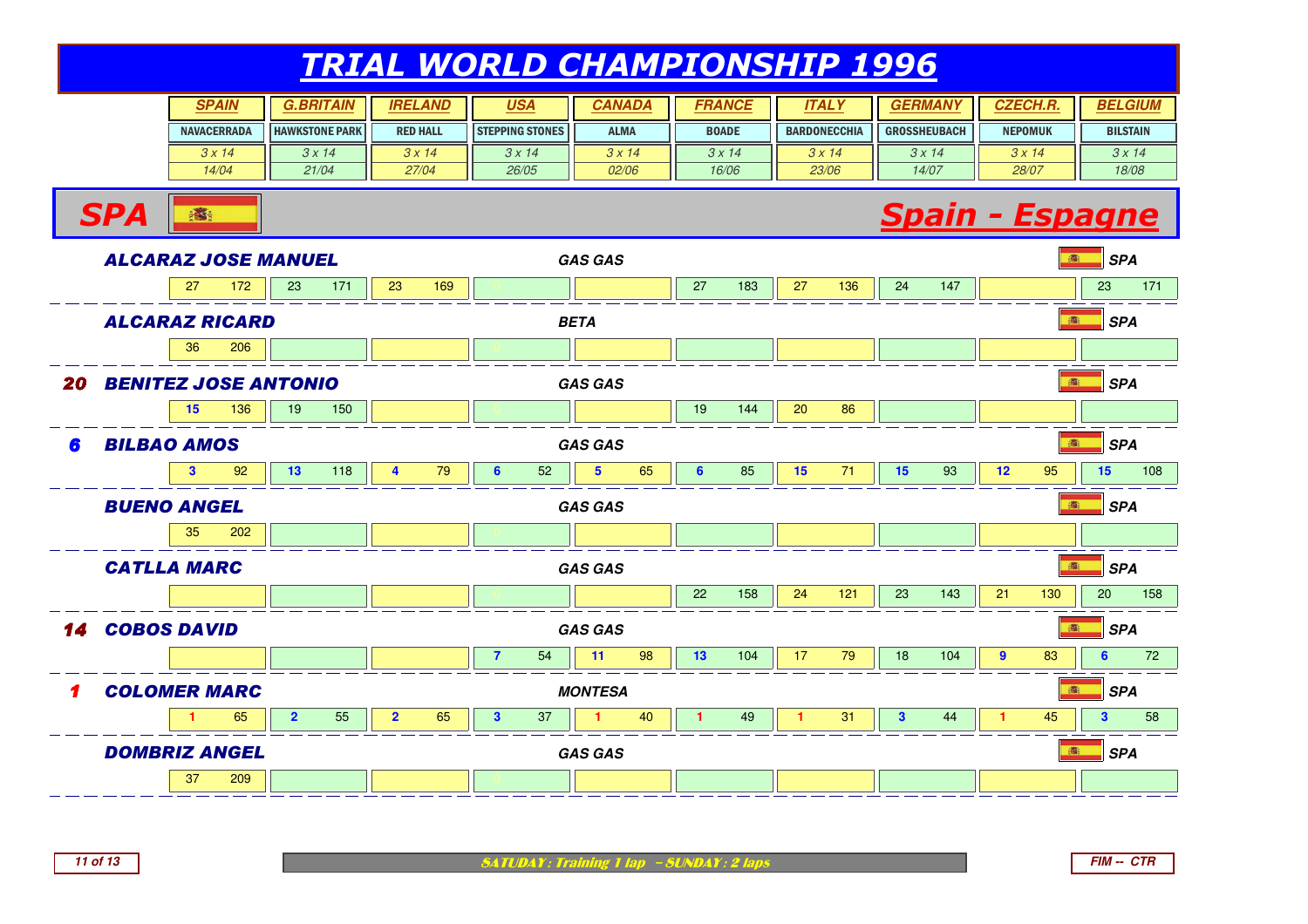